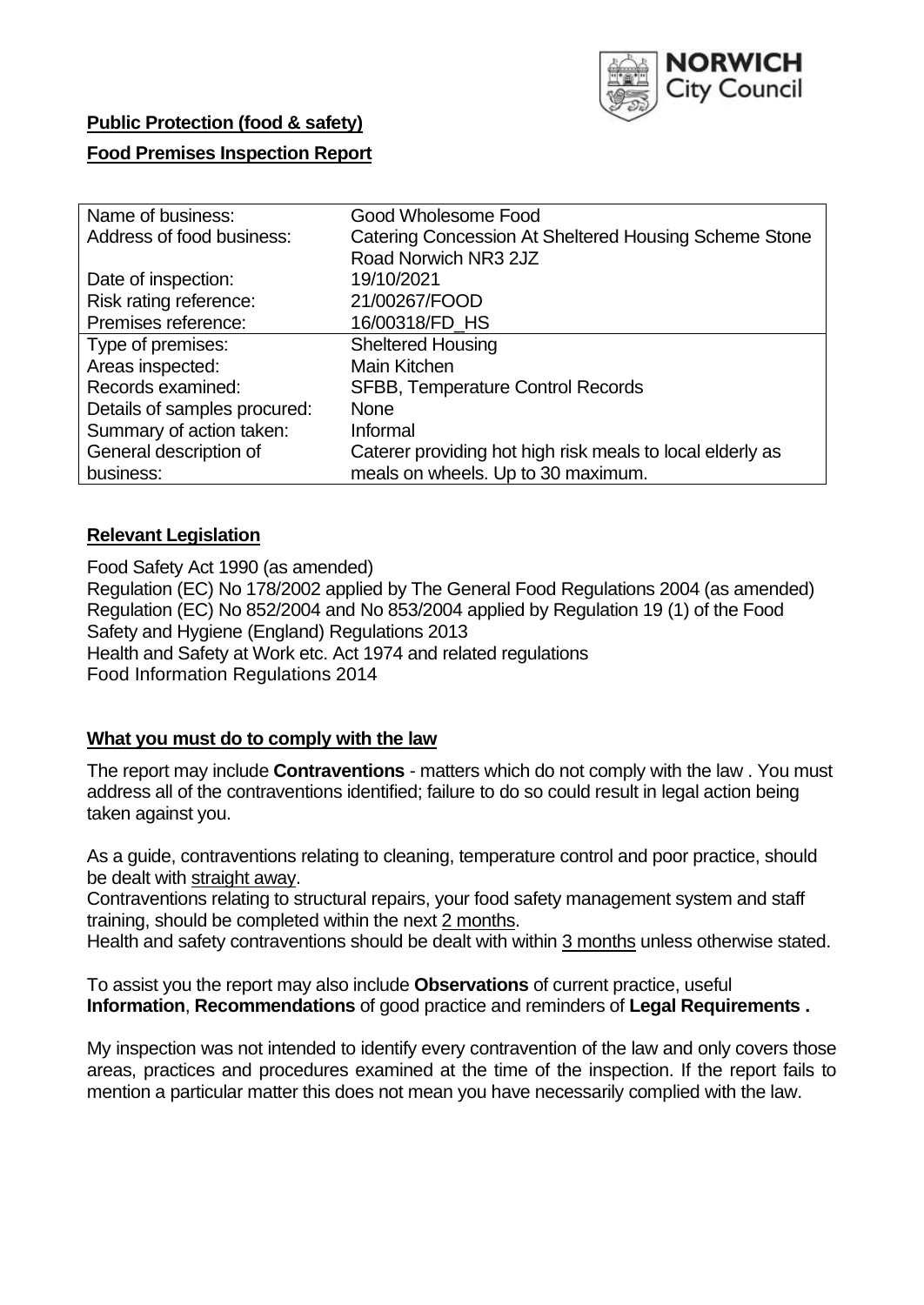# **FOOD SAFETY**

## **How we calculate your Food Hygiene Rating:**

The food safety section has been divided into the three areas which you are scored against for the hygiene rating: 1. food hygiene and safety procedures, 2. structural requirements and 3. confidence in management/control procedures. Each section begins with a summary of what was observed and the score you have been given. Details of how these scores combine to produce your overall food hygiene rating are shown in the table.

| <b>Compliance Area</b>                     |          |    |                | <b>You Score</b> |                |    |           |    |                |  |  |
|--------------------------------------------|----------|----|----------------|------------------|----------------|----|-----------|----|----------------|--|--|
| Food Hygiene and Safety                    |          |    |                | $\overline{0}$   | 5              | 10 | 15        | 20 | 25             |  |  |
| <b>Structure and Cleaning</b>              |          |    | $\Omega$       | $\overline{5}$   | 10             | 15 | 20        | 25 |                |  |  |
| Confidence in management & control systems |          |    | $\overline{0}$ | 5                | 10             | 15 | 20        | 30 |                |  |  |
|                                            |          |    |                |                  |                |    |           |    |                |  |  |
| <b>Your Total score</b>                    | $0 - 15$ | 20 | $25 - 30$      |                  | $35 - 40$      |    | $45 - 50$ |    | > 50           |  |  |
| <b>Your Worst score</b>                    | 5.       | 10 | 10             |                  | 15             |    | 20        |    | $\blacksquare$ |  |  |
|                                            |          |    |                |                  |                |    |           |    |                |  |  |
| <b>Your Rating is</b>                      | 5        |    |                | 3                | $\overline{2}$ |    |           |    | $\overline{0}$ |  |  |

Your Food Hygiene Rating is 4 - a good standard



# **1. Food Hygiene and Safety**

Food hygiene standards are high. You demonstrated a very good standard of compliance with legal requirements. You have safe food handling practices and procedures and all the necessary control measures to prevent cross-contamination are in place. Some minor contraventions require your attention. **(Score 5)**

## Contamination risks

**Guidance** The FSA (visit www.food.gov.uk for more information) has issued guidance on controlling E.coli 0157 through:

- \* the complete separation of raw and ready-to-eat food
- \* the correct use of wash-hand basins and thorough hand-washing

\* having dedicated equipment (including complex equipment) for raw and ready-to-eat foods

- \* through 2-stage cleaning and the correct use of sanitiser
- \* and by controlling the risks posed by soily vegetables.

**Observation** I was pleased to see you were able to demonstrate effective controls to prevent cross-contamination.

You have a separate work top for raw meat handling, colour coded boards. You have a dishwasher. Your meat slicer is used for cooked meat only.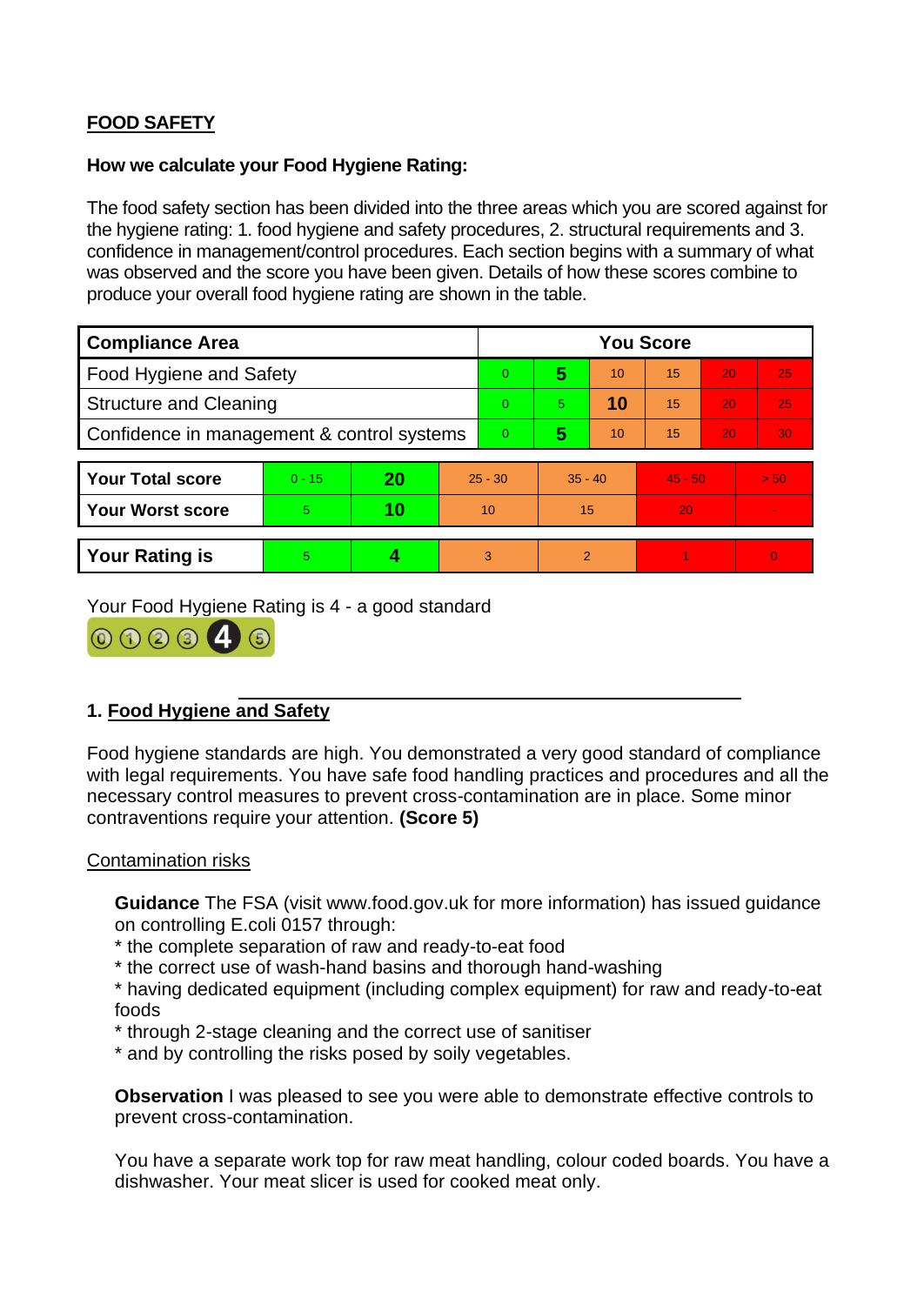#### Hand-washing

**Recommendation** Hand sanitising gel conforming to standard BS EN 1500 can provide additional protection.

**Observation** I was pleased to see hand washing was well managed.

**Recommendation** Paper towels be placed in the dispenser.

#### Personal Hygiene

**Guidance** Regular hand washing is important for personal cleanliness. Remind all food handlers of the need to wash their hands before starting or returning to work, and specifically:

- \* After using the toilet;
- \* After handling rubbish;
- \* After smoking;
- \* After taking a break;
- \* After handling raw food

**Observation** I was pleased to see that standards of personal hygiene were high.

#### Temperature Control

**Contravention** The following evidence indicated there was a risk of bacteria growing on food:

• Joints are cooled for up to 3 hours. (Joints and casseroles are reheated, whilst most food is cooked fresh.)

**Recommendation** Rapid cooling can be achieved by reducing the portion size, either by cutting food into smaller pieces or by decanting into several smaller shallow containers . Or buying smaller joints, as discussed. Aim to cool for about 1.5 hours before placing in the fridge.

**Observation** I was pleased to see you were able to limit bacterial growth and/or survival by applying appropriate temperature controls at most points critical to food safety and that you were monitoring temperatures.

#### Unfit food

**Recommendation** You should have a system to identify when open or prepared foods need to be used by or discarded, to ensure the food is fit for consumption. I recommend you apply labels which give a date that is 2 days after the day of production e.g. if food is opened on Monday it should be used by the end of Wednesday (an exception is rice which should not be kept longer than 24 hours)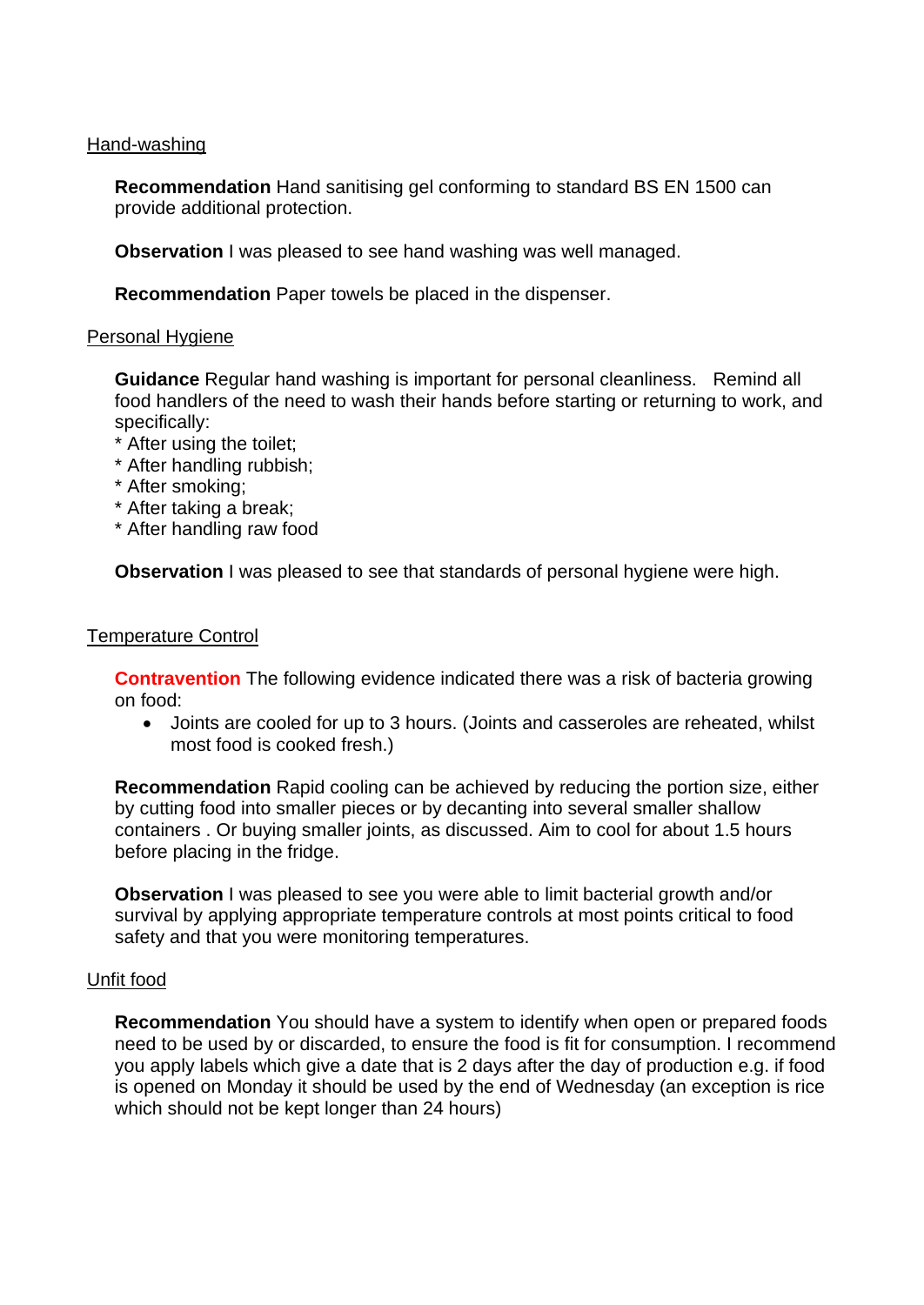## **2. Structure and Cleaning**

The structure facilities and standard of cleaning and maintenance are of a generally satisfactory standard but there are some repairs and/or improvements which are required in order for you to comply with the law. Pest control and waste disposal provisions are adequate. The contraventions require your attention; although not critical to food safety they may become so if not addressed. **(Score 10)**

## Cleaning of Structure

**Contravention** The following items were dirty and require more frequent and thorough cleaning:

- Ceiling
- Window sills, fly screens and frames and nets
- Radiator
- Wall paint (redecoration recommended)
- Old food in gaps between equip and work top
- Extract hood inside
- Around WHB taps
- Sides of hot plate
- Hand contact surfaces on doors.

Please remember all equipment should be kept clean as in the Kitchen, even if this is not used by you.

**Information** A detergent is a chemical used to remove grease, dirt and food and is used in the first cleaning step.

**Information** Disinfectant: is a chemical that kills bacteria

**Information** Different sanitiser require different CONTACT TIMES to be effective. Ensure that you know what the contact time is and that all your staff are trained to use the sanitiser effectively

**Recommendation** Your cleaning schedule is there to remind you to clean before an item becomes dirty. If an item is dirty when you go to clean it, increase the frequency of cleaning.

**Recommendation** Remove redundant items and equipment from food rooms.

## Cleaning of Equipment and Food Contact Surfaces

**Contravention** The following items are dirty and must be cleaned::

- Hand contact surfaces
- Tops of freezers
- Hot boxes inside and on lids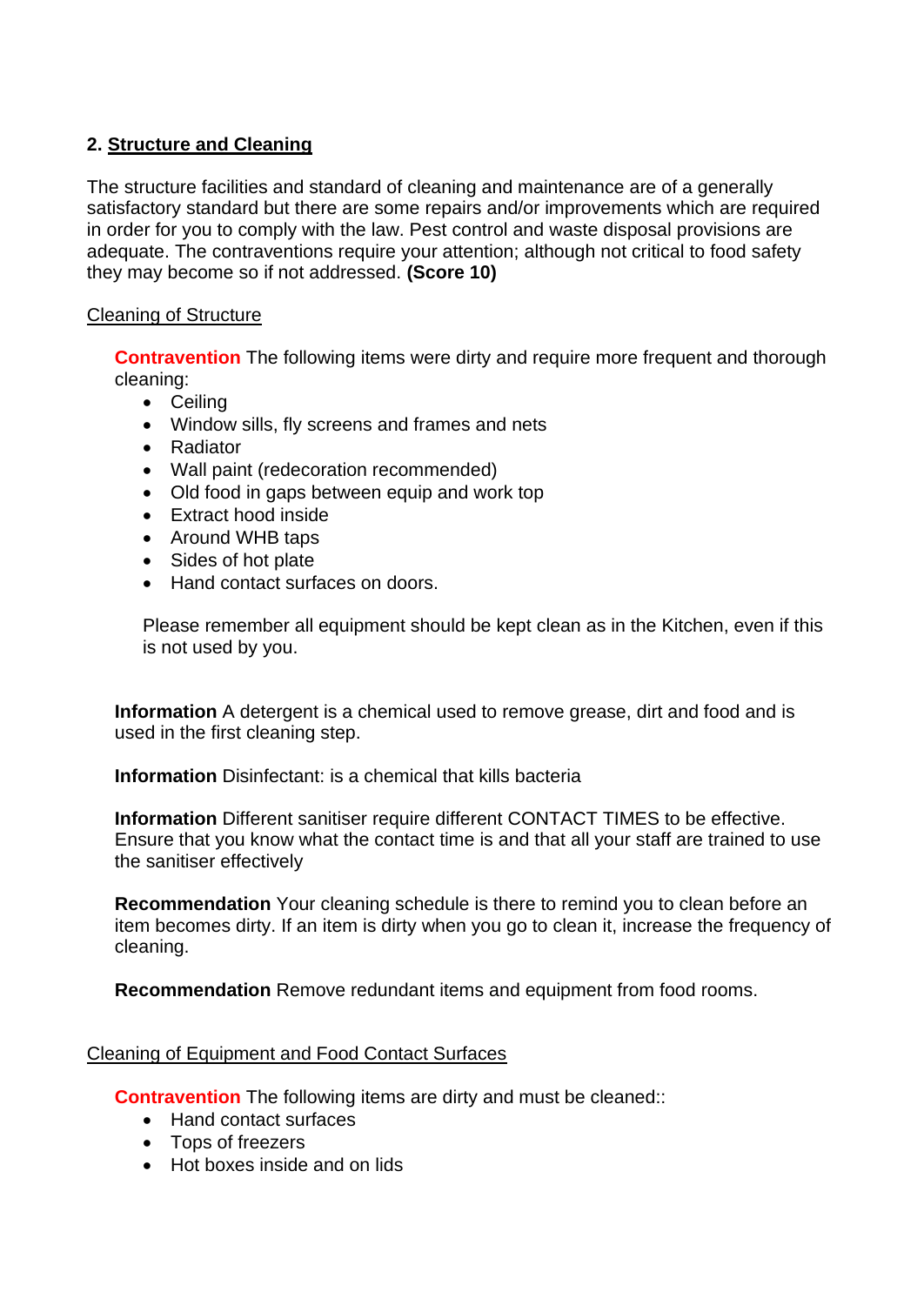#### **Information** Please refer to

www.food.gov.uk/business-guidance/e-coli-cross-contamination-guidance

**Observation** You had dedicated equipment for the preparation of raw and ready-to-eat foods.

## Cleaning Chemicals / Materials / Equipment and Methods

**Contravention** The following evidence demonstrated your cleaning materials, equipment and methods were not sufficient to control the spread of harmful bacteria between surfaces::

- The sanitiser is not to BS EU 1276:1997 13697:2001 standards
- 2x sanitiser was in use both different brands and with 5 minute contact time, which you were following.

**Information** A surface sanitiser may be rendered ineffective if you are not following the correct dilutions or allowing a sufficient time for the product to work (CONTACT TIME). Always follow the instructions on the product label.

**Guidance** Disinfectant and sanitiser must at least meet the requirements of one of the following standards: BS EN 1276 or BS EN 13697; or other standards that meet the same conditions and requirements.

## **Maintenance**

**Contravention** The following had not been suitably maintained and must be repaired or replaced:

- Worn and / or peeling paint to roof light area
- Side of unit and kick boards

## Facilities and Structural provision

**Observation** You have a dishwasher.

## Pest Control

**Observation** I was pleased to see that the premises was proofed against the entry of pests and that pest control procedures were in place.

## **3. Confidence in Management**

A food safety management system is in place and you demonstrate a very good standard of compliance with the law. You have a good track record. There are some minor contraventions which require your attention, with a focus on cleaning. **(Score 5)**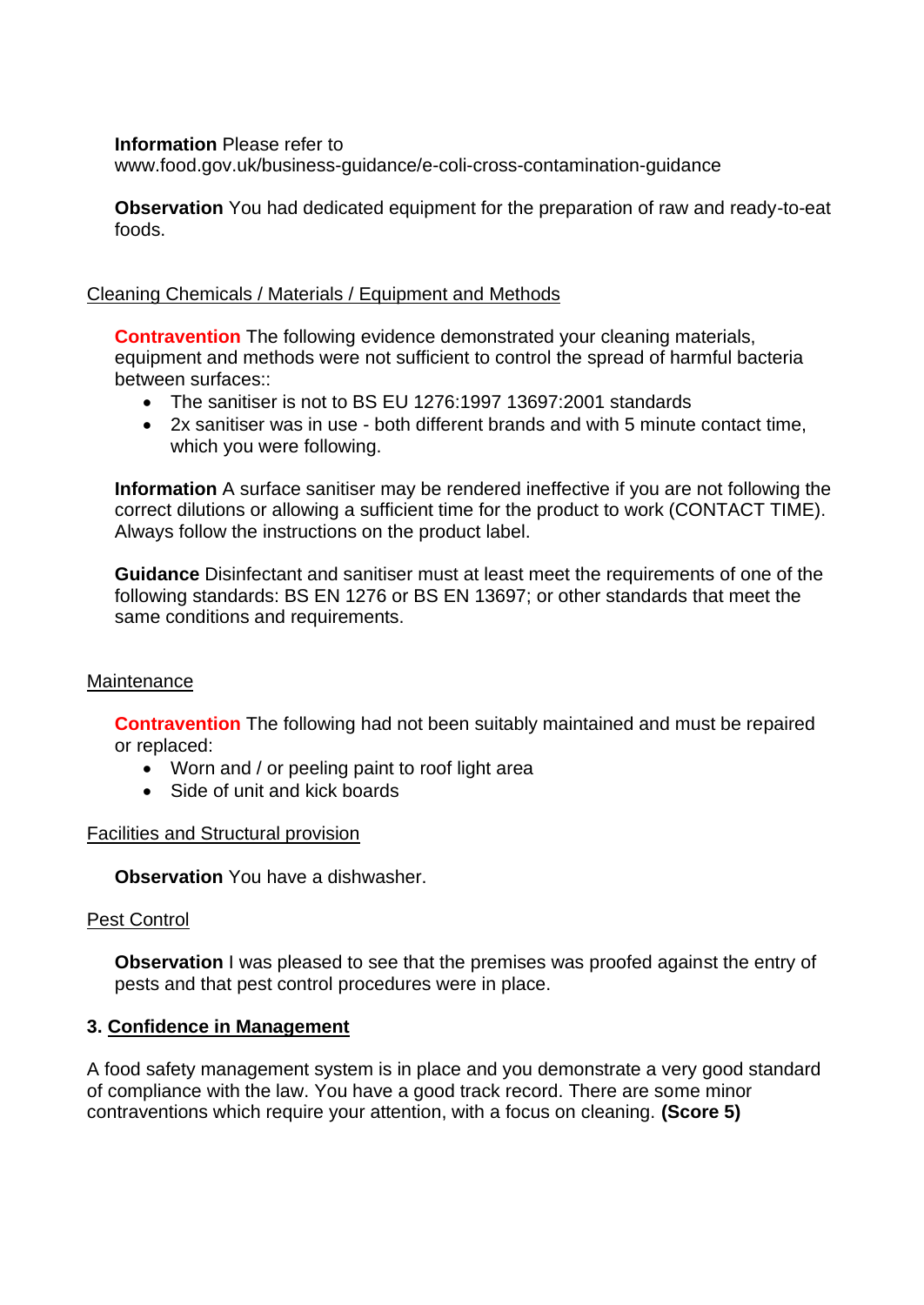## Type of Food Safety Management System Required

**Observation** Your SFBB/food safety management system was in place and generally working well. I was confident you had effective control over hazards to food.

**Observation** You had colour-coded equipment and effective separation between raw and ready-to-eat food at all stages in your operation.

**Observation** You were monitoring (and recording) the temperatures of your fridges and freezers as well as the temperature of cooked/hot-held food and could demonstrate effective systems for controlling bacterial growth and survival.

#### Food Hazard Identification and Control

**Contravention** The following pre-requisites have not been met and this means that your food safety management system will be ineffective::

- cleaning and sanitation are poor
- maintenance is poor

**Contravention** The control methods you have put in place at the following critical control points are not sufficient::

• bacteria growing on food as cooling too long.

#### Proving Your Arrangements are Working Well

**Contravention** The following are needed in order to demonstrate your food safety management system is working:

• cleaning schedule

#### **Traceability**

**Observation** Your records were such that food could easily be traced back to its supplier.

#### Waste Food and other Refuse

**Observation** You had measures in place to dispose of waste food appropriately and were employing the services of an approved waste contractor.

#### **Training**

**Recommendation** A Level 2 Award in Food Safety in Catering or its equivalent (a 6-hour course leading to the award of a recognised certificate in food hygiene) would be appropriate for your food handlers. Booking details for the equivalent CIEH course are on our website: www.norwich.gov.uk